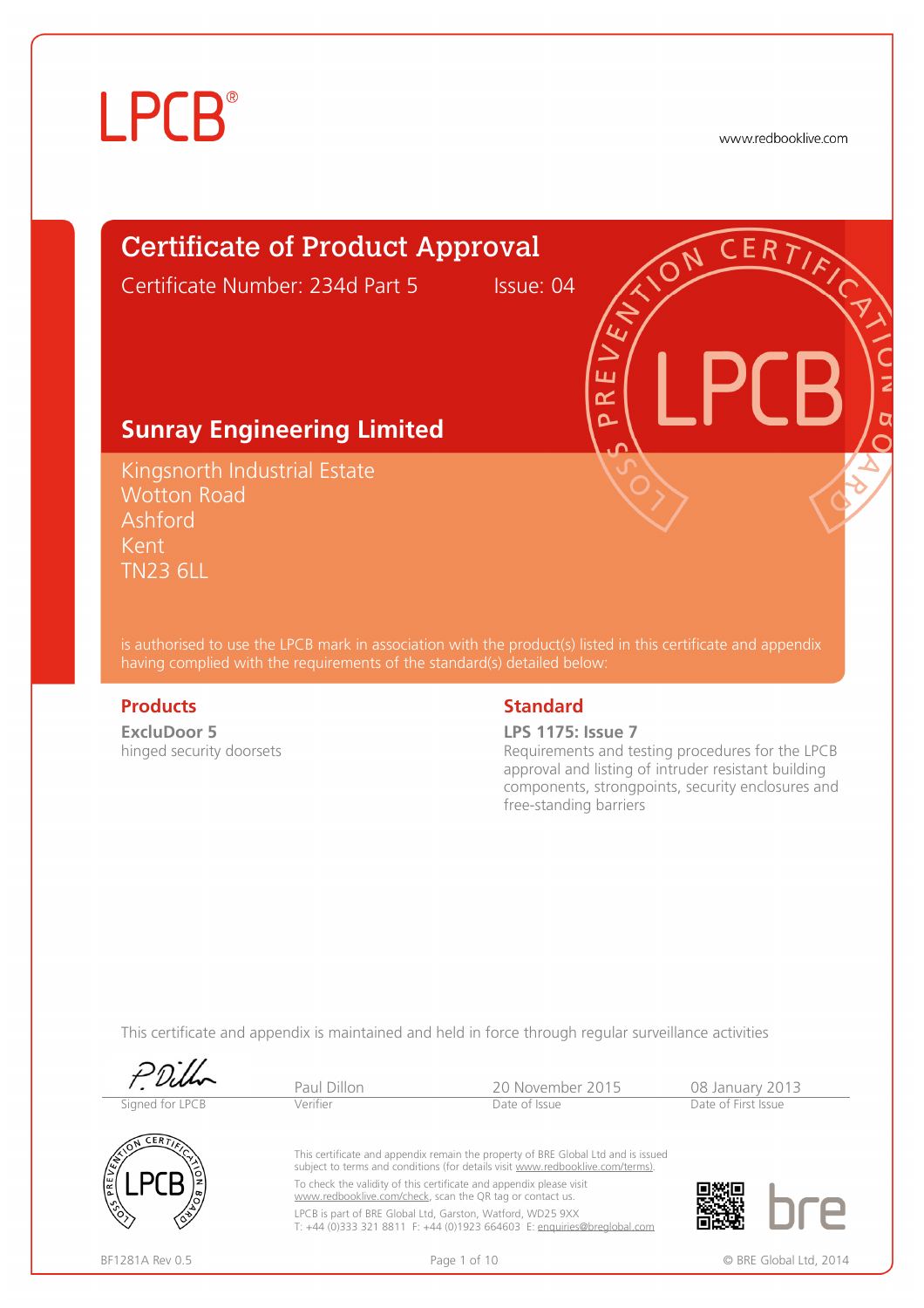### Appendix to Certificate No: 234d Part 5 **Sunray Engineering Limited**

Issue: 04

### **Hinged Security Doorsets**

| Product Name | Type i                                                                 | <b>Minimum</b><br>Structural<br>Opening<br>Height (m) | <b>Maximum</b><br>Structural<br>Opening<br>Height (m) | <b>Minimum</b><br>Structural<br><b>Opening</b><br>Width (m) | Maximum<br>Structural<br>Opening<br>Width (m) | Security<br>Rating | LPCB Ref.<br>No. |
|--------------|------------------------------------------------------------------------|-------------------------------------------------------|-------------------------------------------------------|-------------------------------------------------------------|-----------------------------------------------|--------------------|------------------|
| ExcluDoor 5  | Single leaf, outward opening<br>hinged security doorset                | 1.8                                                   | 2.4                                                   | 0.75                                                        | 1.24                                          |                    | 234d/09          |
|              | Double leaf, outward opening<br>hinged security doorset <sup>1,2</sup> | 1.8                                                   | 2.4                                                   | 1.24                                                        | 2.4                                           |                    |                  |

#### **Approved Locking Configurations**

|         | LPCB Ref. Product Name | <b>Type</b>                                          | Compatible Locking Systems |              |
|---------|------------------------|------------------------------------------------------|----------------------------|--------------|
| No.     |                        |                                                      | <b>Active Leaf</b>         | Passive Leaf |
| 234d/09 | ExcluDoor 5            | Single leaf, outward opening hinged security doorset | 3 to 48                    | N/A          |
|         | ExcluDoor 5            | Double leaf, outward opening hinged security doorset | 3 to 48                    | or 2         |

### **Compatible Locking Systems**

| Compatible<br>Manufacturer |                                  | Model                                    | Type                                         | <b>Compatible Operating Devices</b> |                              | Compatible<br>External |  |
|----------------------------|----------------------------------|------------------------------------------|----------------------------------------------|-------------------------------------|------------------------------|------------------------|--|
| Locking<br>Systems         |                                  |                                          |                                              | <b>External Face</b>                | <b>Internal Face</b>         | Cylinders              |  |
|                            | Sunray<br>Engineering<br>Limited | Two Sunray surface<br>mounted drop bolts | Surface mounted drop bolt                    | None                                | Surface mounted<br>drop bolt | N/A                    |  |
| $\overline{2}$             | Sunray<br>Engineering<br>Limited | Two Sunray internal<br>drop bolts        | Internal drop bolt                           | None                                | Internal drop bolt           | N/A                    |  |
| 3                          | Surelock McGill<br>Limited       | Slimline SL305                           | Three-point emergency exit<br>locking system | None                                | Handle                       | N/A                    |  |
| $\Delta$                   | Surelock McGill<br>Limited       | Slimline SL3033                          | Three-point locking system                   | None                                | Thumb turn and<br>handle     | N/A                    |  |
| 5                          | Surelock McGill<br>Limited       | Slimline SL301                           | Three-point locking system                   | None                                | Key and handle               | N/A                    |  |
| 6                          | Surelock McGill<br>Limited       | Slimline SL315-P6                        | Three-point emergency exit<br>locking system | Key and handle                      | Handle                       | Z to AG                |  |
| $\overline{7}$             | Surelock McGill<br>Limited       | Slimline SL313-P63                       | Three-point locking system                   | Key and handle                      | Thumb turn and<br>handle     | Z to AG                |  |

This certificate and appendix is maintained and held in force through regular surveillance activities

Signed for LPCB Verifier Verifier Date of Issue Date of Issue Date of First Issue

Paul Dillon 20 November 2015 08 January 2013<br>
Verifier Christian Date of Issue Date of First Issue



This certificate and appendix remain the property of BRE Global Ltd and is issued subject to terms and conditions (for details visit [www.redbooklive.com/terms\)](http://www.redbooklive.com/terms)). To check the validity of this certificate and appendix please visit [www.redbooklive.com/check,](http://www.redbooklive.com/check) scan the QR Tag or contact us.

LPCB is part of BRE Global Ltd., Garston, Watford WD25 9XX. T: +44 (0)333 321 8811 F: +44 (0)1923 664603 E: [Enquiries@breglobal.com](mailto:Enquiries@breglobal.com) 



BF1281A Rev 0.5 **Page 2 of 10** Page 2 of 10 **CONFINGUARY CONFINENT CONFINENT CONFINENT CONFINENT CONFIDENTIAL PAGE CONFINENT CONFIDENTIAL POINT CONFIDENTIAL PAGE CONFINENT CONFIDENTIAL POINT CONFIDENT CONFIDENT CONFIDENTIA**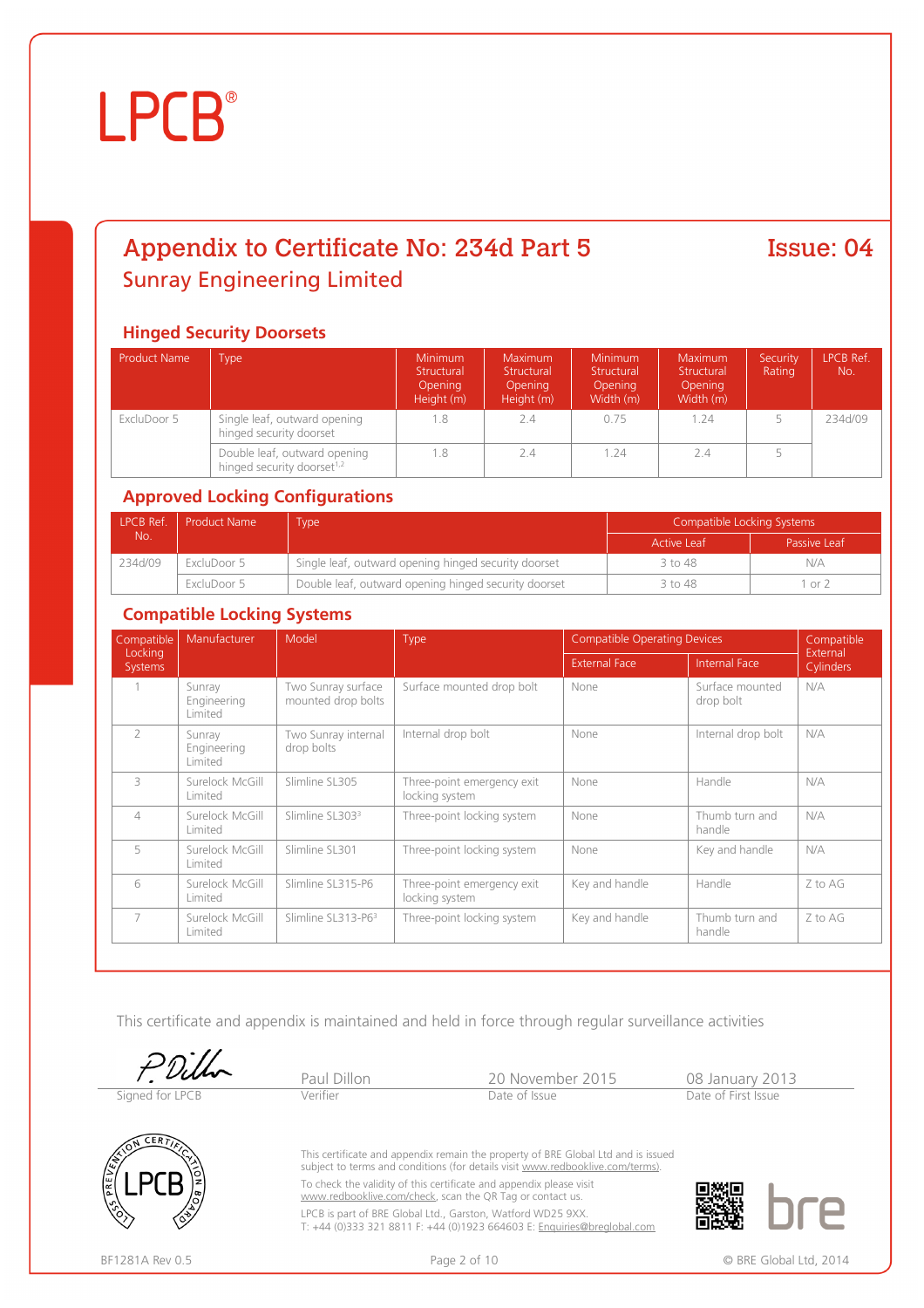Issue: 04

| Compatible         | Manufacturer<br>Model<br>Type     |                                         |                                                                                                                                                        | <b>Compatible Operating Devices</b>                                        |                                             | Compatible                   |
|--------------------|-----------------------------------|-----------------------------------------|--------------------------------------------------------------------------------------------------------------------------------------------------------|----------------------------------------------------------------------------|---------------------------------------------|------------------------------|
| Locking<br>Systems |                                   |                                         |                                                                                                                                                        | <b>External Face</b>                                                       | <b>Internal Face</b>                        | <b>External</b><br>Cylinders |
| 8                  | Surelock McGill<br>Limited        | Slimline SL311-P6                       | Three-point locking system                                                                                                                             | Key and handle                                                             | Key and handle                              | Z to AG                      |
| 9                  | Surelock McGill<br>Limited        | Slimline SL325-P6-<br>K <sub>2</sub>    | Three-point emergency exit<br>locking system incorporating<br>electro-mechanical access<br>control powered by 12V, 24V<br>or 50V solenoid <sup>4</sup> | Handle plus external<br>access control entry<br>device and key<br>override | Handle                                      | Z to AG                      |
| 10                 | Surelock McGill<br>Limited        | Slimline SL323-P6-<br>K2 <sup>3</sup>   | Three-point locking system<br>incorporating electro-<br>mechanical access control<br>powered by 12V, 24V or 50V<br>solenoid <sup>4</sup>               | Handle plus external<br>access control entry<br>device and key<br>override | Thumb turn/<br>access control and<br>handle | Z to AG                      |
| 11                 | Surelock McGill<br>Limited        | Slimline SL321-P6-<br>K2                | Three-point locking system<br>incorporating electro-<br>mechanical access control<br>powered by 12V, 24V or 50V<br>solenoid <sup>4</sup>               | Handle plus external<br>access control entry<br>device and key<br>override | Key / access<br>control and<br>handle       | Z to AG                      |
| 12                 | Tindall<br>Engineering<br>Limited | Mico Abryll PE3                         | Single-point emergency exit<br>locking system                                                                                                          | None                                                                       | Handle                                      | N/A                          |
| 13                 | Tindall<br>Engineering<br>Limited | Mico Abryll AD33                        | Single-point locking system<br>with automatic deadlock                                                                                                 | None                                                                       | Thumb turn and<br>handle                    | N/A                          |
| 14                 | Tindall<br>Engineering<br>Limited | Mico Abryll AD3                         | Single-point locking system<br>with automatic deadlock                                                                                                 | None                                                                       | Key and handle                              | N/A                          |
| 15                 | Tindall<br>Engineering<br>Limited | Mico Abryll EPC<br>AD3                  | Single-point locking system<br>with automatic deadlock                                                                                                 | None                                                                       | Key and handle                              | N/A                          |
| 16                 | Tindall<br>Engineering<br>Limited | Mico Abryll SATE<br>AD3 / USCH5         | Single-point emergency exit<br>locking system with automatic<br>deadlock                                                                               | Key and handle                                                             | Handle                                      | Y, AB, AC,<br>AF to AT       |
| 17                 | Tindall<br>Engineering<br>Limited | Mico Abryll EPC<br>SATE AD3 / USCH5     | Single-point emergency exit<br>locking system with automatic<br>deadlock                                                                               | Key and handle                                                             | Handle                                      | AU to BH                     |
| 18                 | Tindall<br>Engineering<br>Limited | Mico Abryll AD3 /<br>USCH5 <sup>3</sup> | Single-point locking system<br>with automatic deadlock                                                                                                 | Key and handle                                                             | Thumb turn and<br>handle                    | Y, AB, AC,<br>AF to AT       |

This certificate and appendix is maintained and held in force through regular surveillance activities

Paul Dillon 20 November 2015 08 January 2013<br>
Verifier Christian Date of Issue Date of First Issue Signed for LPCB Verifier Verifier Date of Issue Date of Issue Date of First Issue



This certificate and appendix remain the property of BRE Global Ltd and is issued subject to terms and conditions (for details visit [www.redbooklive.com/terms\)](http://www.redbooklive.com/terms)). To check the validity of this certificate and appendix please visit [www.redbooklive.com/check,](http://www.redbooklive.com/check) scan the QR Tag or contact us.

LPCB is part of BRE Global Ltd., Garston, Watford WD25 9XX. T: +44 (0)333 321 8811 F: +44 (0)1923 664603 E: [Enquiries@breglobal.com](mailto:Enquiries@breglobal.com) 

BF1281A Rev 0.5 **Page 3 of 10** Page 3 of 10 **Page 3 of 10 C** BRE Global Ltd, 2014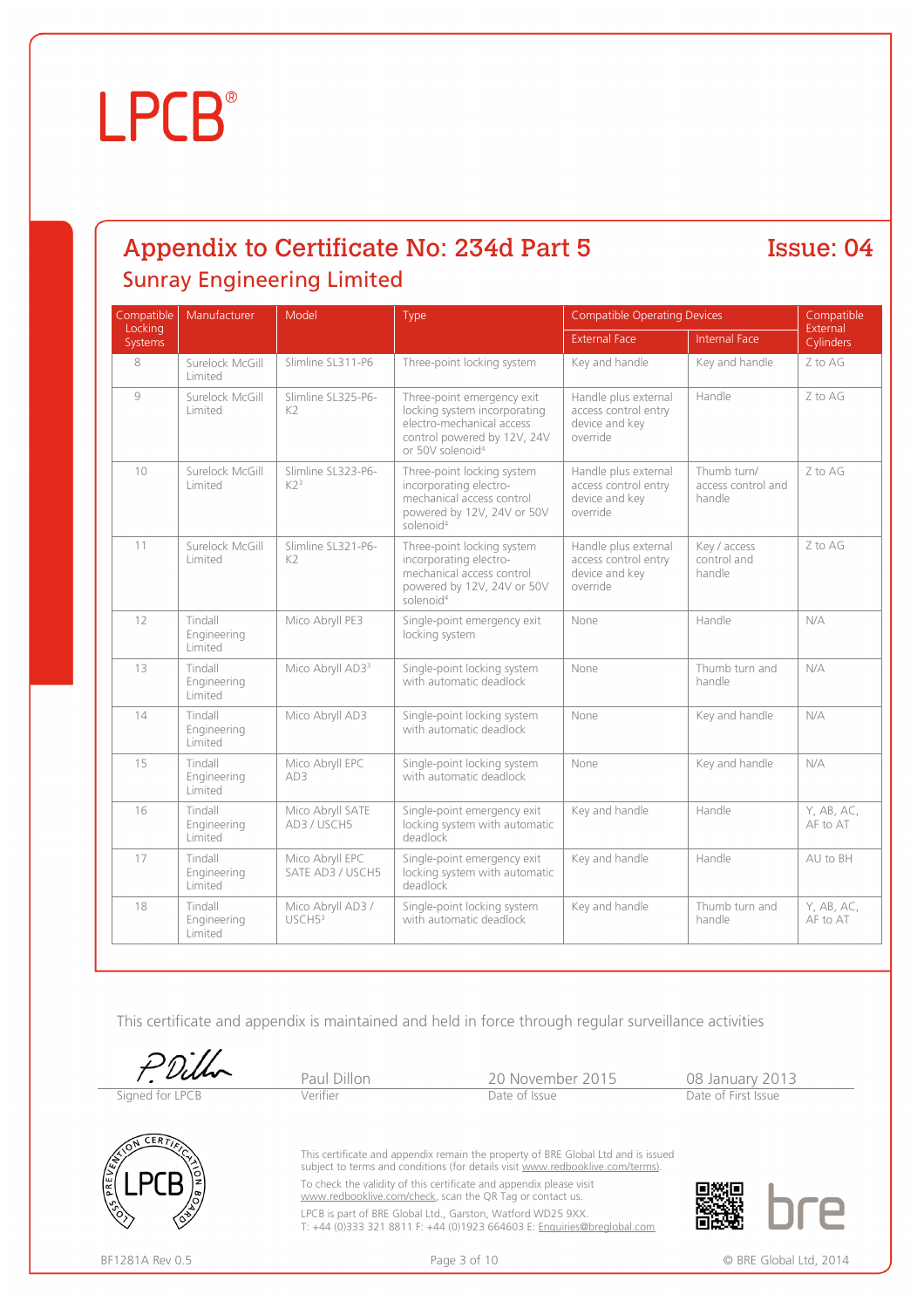Issue: 04

| Compatible         | Manufacturer                      | Model                                   | Type                                                   | <b>Compatible Operating Devices</b> |                                                                   | Compatible                   |
|--------------------|-----------------------------------|-----------------------------------------|--------------------------------------------------------|-------------------------------------|-------------------------------------------------------------------|------------------------------|
| Locking<br>Systems |                                   |                                         |                                                        | <b>External Face</b>                | <b>Internal Face</b>                                              | <b>External</b><br>Cylinders |
| 19                 | Tindall<br>Engineering<br>Limited | Mico Abryll AD3 /<br>USCH5              | Single-point locking system<br>with automatic deadlock | Key and handle                      | Key and handle                                                    | Y, AB, AC,<br>AF to AT       |
| 20                 | Tindall<br>Engineering<br>Limited | Mico Abryll EPC<br>AD3 / USCH5          | Single-point locking system<br>with automatic deadlock | Key and handle                      | Thumb turn and<br>handle                                          | L to X                       |
| 21                 | Tindall<br>Engineering<br>Limited | Mico Abryll EPC<br>AD3 / USCH5          | Single-point locking system<br>with automatic deadlock | Key and handle                      | Key and handle                                                    | A to K                       |
| 22                 | Tindall<br>Engineering<br>Limited | Mico Abryll MD33                        | Single-point locking system<br>with manual deadlock    | None                                | Thumb turn and<br>handle                                          | N/A                          |
| 23                 | Tindall<br>Engineering<br>Limited | Mico Abryll MD3                         | Single-point locking system<br>with manual deadlock    | None                                | Key and handle                                                    | N/A                          |
| 24                 | Tindall<br>Engineering<br>Limited | Mico Abryll EPC<br>MD3                  | Single-point locking system<br>with manual deadlock    | None                                | Key and handle                                                    | N/A                          |
| 25                 | Tindall<br>Engineering<br>Limited | Mico Abryll MD3 /<br>USCH <sub>53</sub> | Single-point locking system<br>with manual deadlock    | Key and handle                      | Thumb turn and<br>handle                                          | Y, AB, AC,<br>AF to AT       |
| 26                 | Tindall<br>Engineering<br>Limited | Mico Abryll MD3 /<br>USCH5              | Single-point locking system<br>with manual deadlock    | Key and handle                      | Key and handle                                                    | Y, AB, AC,<br>AF to AT       |
| 27                 | Tindall<br>Engineering<br>Limited | Mico Abryll EPC<br>MD3 / USCH5          | Single-point locking system<br>with manual deadlock    | Key and handle                      | Thumb turn and<br>handle                                          | L to X                       |
| 28                 | Tindall<br>Engineering<br>Limited | Mico Abryll EPC<br>MD3 / USCH5          | Single-point locking system<br>with manual deadlock    | Key and handle                      | Key and handle                                                    | A to K                       |
| 29                 | Tindall<br>Engineering<br>Limited | Mico Abryll MD2 <sup>3</sup>            | Single-point locking system<br>with manual deadlock    | None                                | Full width push<br>pad deadlocked<br>by a thumb turn <sup>5</sup> | N/A                          |
| 30                 | Tindall<br>Engineering<br>Limited | Mico Abryll MD2                         | Single-point locking system<br>with manual deadlock    | None                                | Full width push<br>pad deadlocked<br>by a key <sup>5</sup>        | N/A                          |

This certificate and appendix is maintained and held in force through regular surveillance activities

Paul Dillon 20 November 2015 08 January 2013<br>
Verifier Christian Date of Issue Date of First Issue Signed for LPCB Verifier Verifier Date of Issue Date of Issue Date of First Issue



This certificate and appendix remain the property of BRE Global Ltd and is issued subject to terms and conditions (for details visit [www.redbooklive.com/terms\)](http://www.redbooklive.com/terms)). To check the validity of this certificate and appendix please visit [www.redbooklive.com/check,](http://www.redbooklive.com/check) scan the QR Tag or contact us.

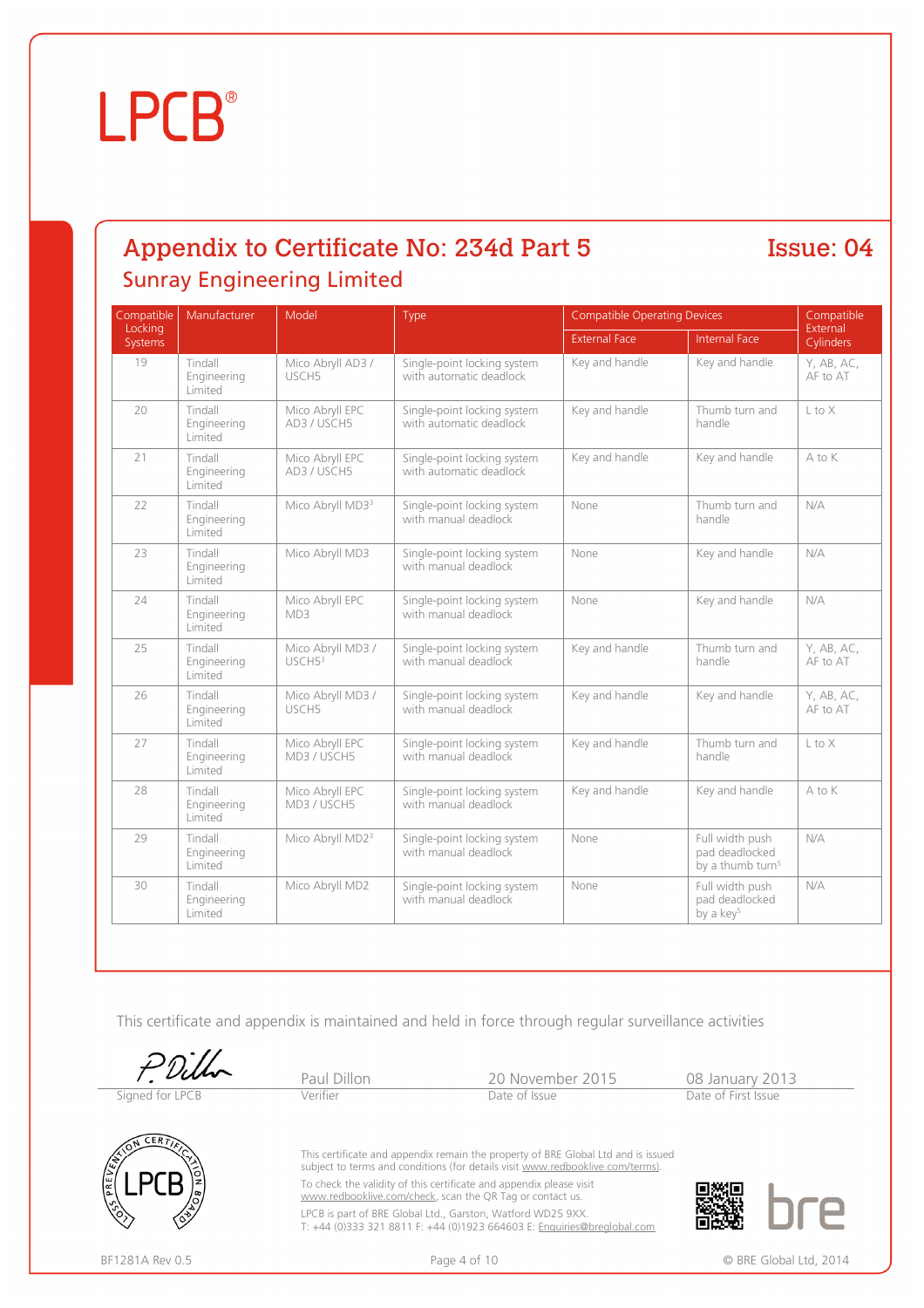Issue: 04

| Compatible         | Manufacturer                      | Model                                   | Type                                                | <b>Compatible Operating Devices</b> |                                                                   | Compatible                   |
|--------------------|-----------------------------------|-----------------------------------------|-----------------------------------------------------|-------------------------------------|-------------------------------------------------------------------|------------------------------|
| Locking<br>Systems |                                   |                                         |                                                     | <b>External Face</b>                | <b>Internal Face</b>                                              | <b>External</b><br>Cylinders |
| 31                 | Tindall<br>Engineering<br>Limited | Mico Abryll EPC<br>MD <sub>2</sub>      | Single-point locking system<br>with manual deadlock | None                                | Full width push<br>pad deadlocked<br>by a key <sup>5</sup>        | N/A                          |
| 32                 | Tindall<br>Engineering<br>Limited | Mico Abryll MD2 /<br>USCH5 <sup>3</sup> | Single-point locking system<br>with manual deadlock | Key and handle                      | Full width push<br>pad deadlocked<br>by a thumb turn <sup>5</sup> | Y, AB, AC,<br>AF to AT       |
| 33                 | Tindall<br>Engineering<br>Limited | Mico Abryll MD2 /<br>USCH5              | Single-point locking system<br>with manual deadlock | Key and handle                      | Full width push<br>pad deadlocked<br>by a key <sup>5</sup>        | Y, AB, AC,<br>AF to AT       |
| 34                 | Tindall<br>Engineering<br>Limited | Mico Abryll EPC<br>MD2 / USCH5          | Single-point locking system<br>with manual deadlock | Key and handle                      | Full width push<br>pad deadlocked<br>by a thumb turn <sup>5</sup> | $L$ to $X$                   |
| 35                 | Tindall<br>Engineering<br>Limited | Mico Abryll EPC<br>MD2 / USCH5          | Single-point locking system<br>with manual deadlock | Key and handle                      | Full width push<br>pad deadlocked<br>by a key <sup>5</sup>        | A to K                       |
| 36                 | Tindall<br>Engineering<br>Limited | Mico Abryll MD13                        | Single-point locking system<br>with manual deadlock | None                                | Push pad<br>deadlocked by a<br>thumb turn <sup>5</sup>            | N/A                          |
| 37                 | Tindall<br>Engineering<br>Limited | Mico Abryll MD1                         | Single-point locking system<br>with manual deadlock | None                                | Push pad<br>deadlocked by a<br>key <sup>5</sup>                   | N/A                          |
| 38                 | Tindall<br>Engineering<br>Limited | Mico Abryll EPC<br>MD1                  | Single-point locking system<br>with manual deadlock | None                                | Push pad<br>deadlocked by a<br>kev <sup>5</sup>                   | N/A                          |
| 39                 | Tindall<br>Engineering<br>Limited | Mico Abryll MD1 /<br>USCH5 <sup>3</sup> | Single-point locking system<br>with manual deadlock | Key and handle                      | Push pad<br>deadlocked by a<br>thumb turn <sup>5</sup>            | Y, AB, AC,<br>AF to AT       |
| 40                 | Tindall<br>Engineering<br>Limited | Mico Abryll MD1 /<br>USCH5              | Single-point locking system<br>with manual deadlock | Key and handle                      | Push pad<br>deadlocked by a<br>kev <sup>5</sup>                   | Y, AB, AC,<br>AF to AT       |
| 41                 | Tindall<br>Engineering<br>Limited | Mico Abryll EPC<br>MD1/USCH5            | Single-point locking system<br>with manual deadlock | Key and handle                      | Push pad<br>deadlocked by a<br>thumb turn <sup>5</sup>            | L to X                       |
| 42                 | Tindall<br>Engineering<br>Limited | Mico Abryll EPC<br>MD1/USCH5            | Single-point locking system<br>with manual deadlock | Key and handle                      | Push pad<br>deadlocked by a<br>key <sup>5</sup>                   | A to K                       |

This certificate and appendix is maintained and held in force through regular surveillance activities

Paul Dillon 20 November 2015 08 January 2013<br>
Verifier Christian Date of Issue Date of First Issue Signed for LPCB Verifier Verifier Date of Issue Date of Issue Date of First Issue



This certificate and appendix remain the property of BRE Global Ltd and is issued subject to terms and conditions (for details visit [www.redbooklive.com/terms\)](http://www.redbooklive.com/terms)). To check the validity of this certificate and appendix please visit [www.redbooklive.com/check,](http://www.redbooklive.com/check) scan the QR Tag or contact us.

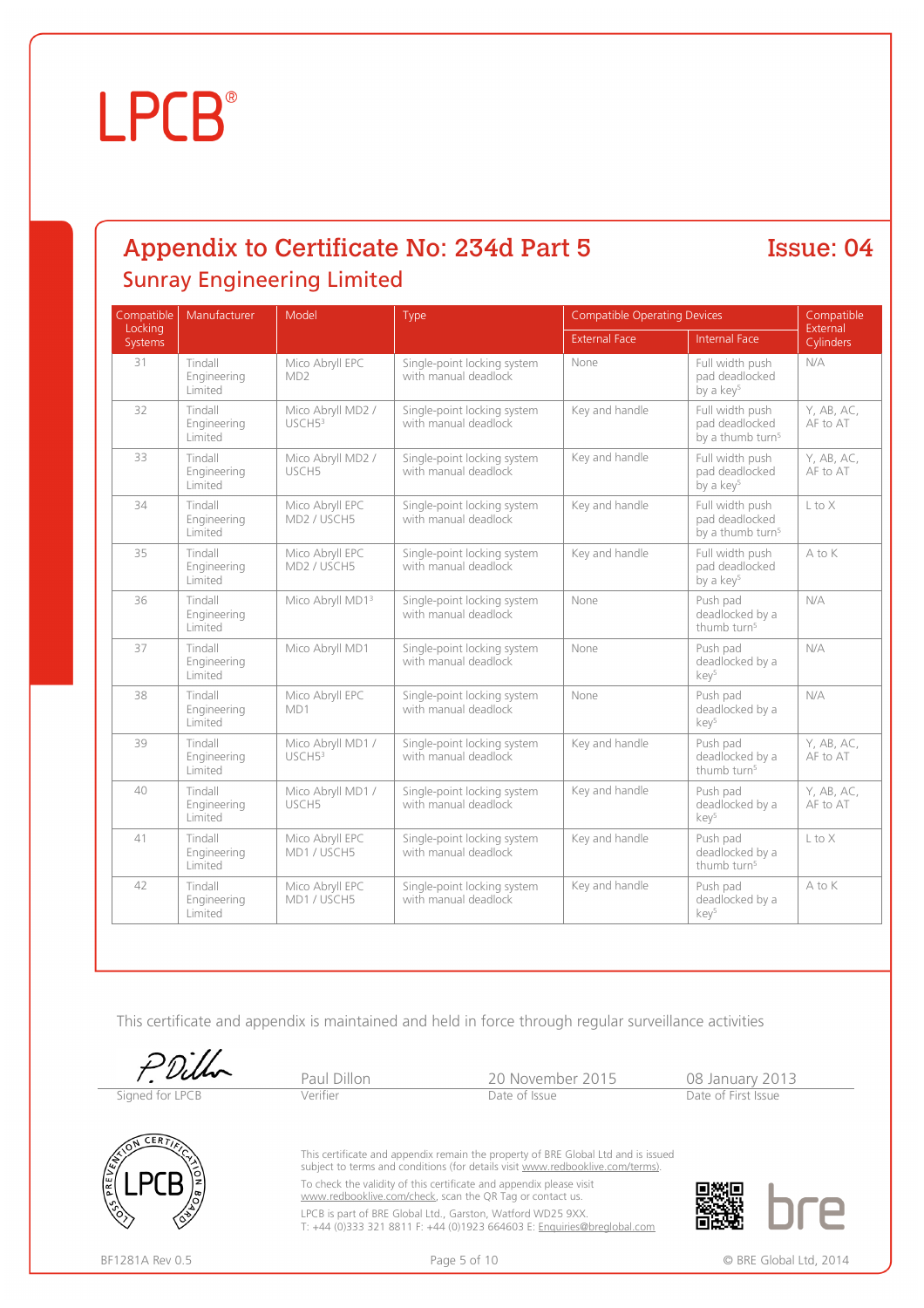Issue: 04

| Compatible         | Manufacturer<br>Model<br>Type     |                                         |                                                                                                                                                                              | <b>Compatible Operating Devices</b>                                        |                                             | Compatible                   |
|--------------------|-----------------------------------|-----------------------------------------|------------------------------------------------------------------------------------------------------------------------------------------------------------------------------|----------------------------------------------------------------------------|---------------------------------------------|------------------------------|
| Locking<br>Systems |                                   |                                         |                                                                                                                                                                              | <b>External Face</b>                                                       | <b>Internal Face</b>                        | External<br><b>Cylinders</b> |
| 43                 | Tindall<br>Engineering<br>Limited | Mico Abryll SATE<br>EM3 / USCH5         | Single-point emergency exit<br>device with automatic<br>solenoid deadlock and<br>electro-mechanical access<br>control powered by 12 V, 24<br>V or 50 V solenoid <sup>4</sup> | Handle plus external<br>access control entry<br>device and key<br>override | Handle                                      | Y, AB, AC,<br>AF to AT       |
| 44                 | Tindall<br>Engineering<br>Limited | Mico Abryll EPC<br>SATE EM3 / USCH5     | Single-point emergency exit<br>device with automatic<br>solenoid deadlock and<br>electro-mechanical access<br>control powered by 12 V, 24<br>V or 50 V solenoid <sup>4</sup> | Handle plus external<br>access control entry<br>device and key<br>override | Handle                                      | AU to BH                     |
| 45                 | Tindall<br>Engineering<br>Limited | Mico Abryll EPC<br>EM3 / USCH5          | Single-point locking system<br>with automatic solenoid<br>deadlock and electro-<br>mechanical access control<br>powered by 12 V, 24 V or 50<br>V solenoid <sup>4</sup>       | Handle plus external<br>access control entry<br>device and key<br>override | Thumb turn/<br>access control and<br>handle | L to X                       |
| 46                 | Tindall<br>Engineering<br>Limited | Mico Abryll EM3 /<br>USCH <sub>53</sub> | Single-point locking system<br>with automatic solenoid<br>deadlock and electro-<br>mechanical access control<br>powered by 12 V, 24 V or 50<br>V solenoid <sup>4</sup>       | Handle plus external<br>access control entry<br>device and key<br>override | Thumb turn/<br>access control and<br>handle | Y, AB, AC,<br>AF to AT       |
| 47                 | Tindall<br>Engineering<br>Limited | Mico Abryll EPC<br>EM3 / USCH5          | Single-point locking system<br>with automatic solenoid<br>deadlock and electro-<br>mechanical access control<br>powered by 12 V, 24 V or 50<br>$V$ solenoid <sup>4</sup>     | Handle plus external<br>access control entry<br>device and key<br>override | Key / access<br>control and<br>handle       | A to K                       |
| 48                 | Tindall<br>Engineering<br>Limited | Mico Abryll EM3 /<br>USCH5              | Single-point emergency exit<br>device with automatic<br>solenoid deadlock and<br>electro-mechanical access<br>control powered by 12 V, 24<br>V or 50 V solenoid <sup>4</sup> | Handle plus external<br>access control entry<br>device and key<br>override | Key / access<br>control and<br>handle       | Y, AB, AC,<br>AF to AT       |

This certificate and appendix is maintained and held in force through regular surveillance activities

Signed for LPCB Verifier Verifier Date of Issue Date of Issue Date of First Issue

Paul Dillon 20 November 2015 08 January 2013<br>
Verifier Christian Date of Issue Date of First Issue



This certificate and appendix remain the property of BRE Global Ltd and is issued subject to terms and conditions (for details visit [www.redbooklive.com/terms\)](http://www.redbooklive.com/terms)). To check the validity of this certificate and appendix please visit [www.redbooklive.com/check,](http://www.redbooklive.com/check) scan the QR Tag or contact us.

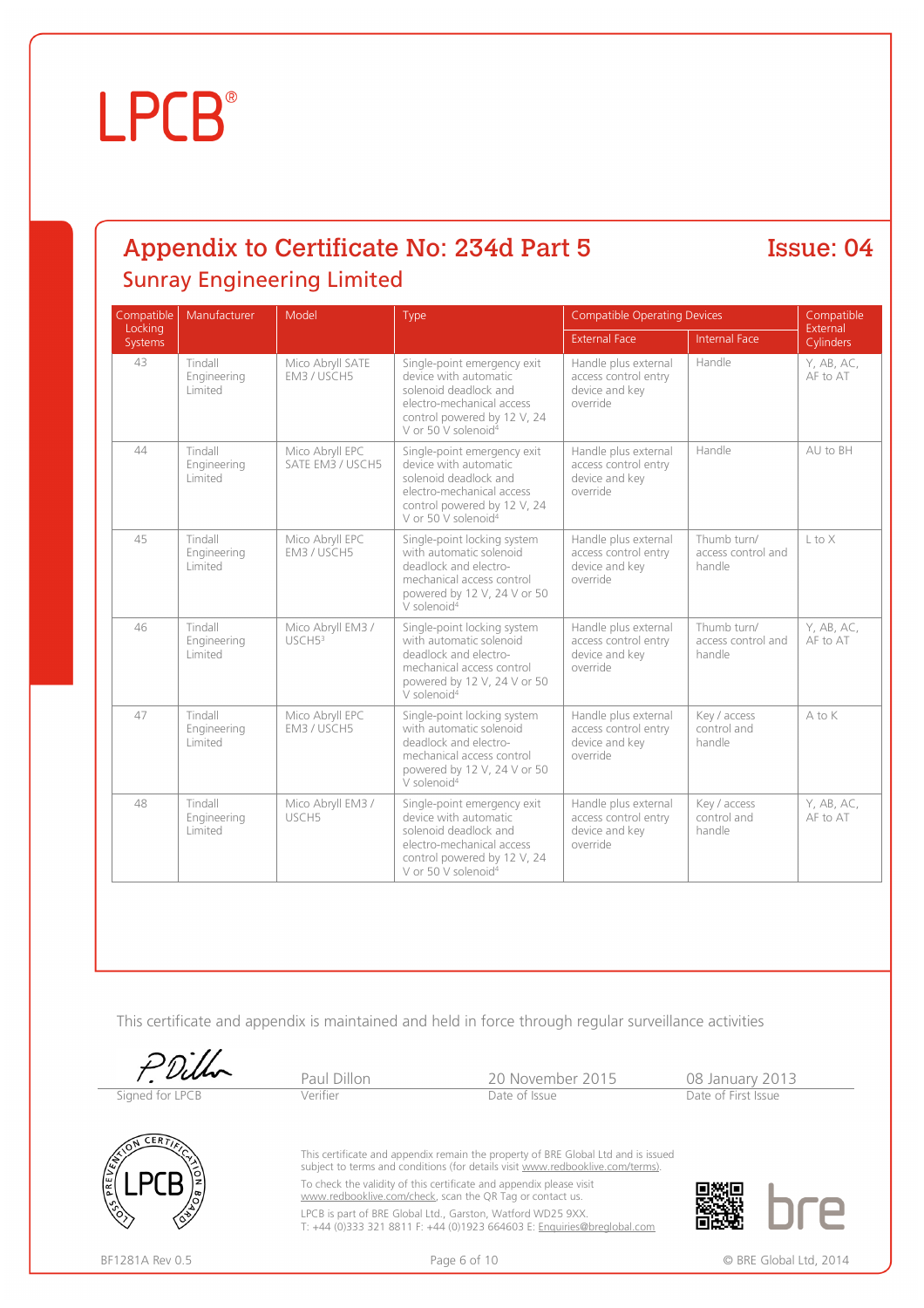### Appendix to Certificate No: 234d Part 5 **Sunray Engineering Limited**

Issue: 04

### **Compatible Cylinders**

| Cylinder Reference | Manufacturer | Model                   | <b>Type</b>                                                       | 'Plus' Rating <sup>6</sup> |
|--------------------|--------------|-------------------------|-------------------------------------------------------------------|----------------------------|
| А                  | Abloy        | CY304 Protec            | Europrofile double cylinder (key:key)                             | $^+$                       |
| B                  | Access2      | Tigres Omega            | Europrofile double cylinder (key:key)                             | $^{+}$                     |
| $\mathcal{C}$      | Assa         | 4822                    | Europrofile double cylinder (key:key)                             | $^{+}$                     |
| D                  | Assa         | 7622                    | Europrofile double cylinder (key:key)                             |                            |
| E                  | Assa         | C5822                   | Europrofile double cylinder (key:key)                             | $+$                        |
| F                  | Assa         | dp4422                  | Europrofile double cylinder (key:key)                             | $+$                        |
| G                  | Kaba         | Gege RAM                | Europrofile double cylinder (key:key)                             | $^{+}$                     |
| H                  | Kaba         | <b>Ouattro PluS</b>     | Europrofile double cylinder (key:key)                             | $+$                        |
| $\mathbf{I}$       | Medeco       | M3-ARX                  | Europrofile double cylinder (key:key)                             | $^{+}$                     |
| J                  | Ablov        | CY304 Protec Cliq7      | Europrofile double cylinder (key:key) (mechatronic)               | $\qquad \qquad +$          |
| K                  | Assa         | 44M22 Clig7             | Europrofile double cylinder (key:key) (mechatronic)               | $^{+}$                     |
| $\mathsf{L}$       | Abloy        | CY305 Protec            | Europrofile double cylinder (key:thumbturn turn)                  | $^{+}$                     |
| M                  | Abloy        | CY333 Protec (PT)       | Europrofile double cylinder (key:thumbturn turn)                  | $^{+}$                     |
| $\mathbb N$        | Access2      | Tigres Omega            | Europrofile double cylinder (key:thumbturn turn)                  | $^{+}$                     |
| $\circ$            | Assa         | 4827                    | Europrofile double cylinder (key:thumbturn turn)                  | $^{+}$                     |
| $\mathsf{P}$       | Assa         | 7627                    | Europrofile double cylinder (key:thumbturn turn)                  |                            |
| Q                  | Assa         | 44M27 Clig7             | Europrofile double cylinder (key:thumbturn turn)<br>(mechatronic) | $\! + \!\!\!\!$            |
| R                  | Assa         | C5827                   | Europrofile double cylinder (key:thumbturn turn)                  | $\qquad \qquad +$          |
| S                  | Assa         | dp4427                  | Europrofile double cylinder (key:thumbturn turn)                  | $^{+}$                     |
| T                  | Kaba         | Gege RAM                | Europrofile double cylinder (key:thumbturn turn)                  | $\qquad \qquad +$          |
| U                  | Kaba         | <b>Ouattro PluS</b>     | Europrofile double cylinder (key:thumbturn turn)                  | $^{+}$                     |
| $\vee$             | Medeco       | M3-ARX                  | Europrofile double cylinder (key:thumbturn turn)                  | $+$                        |
| W                  | Abloy        | CY305 Protec Clig7      | Europrofile double cylinder (key:thumbturn turn)<br>(mechatronic) | $^{+}$                     |
| $\times$           | Abloy        | CY333 Protec Cliq7      | Europrofile double cylinder (key:thumbturn turn)<br>(mechatronic) | $\! + \!\!\!\!$            |
| Y                  | Abloy        | CY403 Protec            | Rim cylinder                                                      | $+$                        |
| Z                  | Abloy        | CY405 Disklock Pro (DP) | Rim cylinder                                                      | $\qquad \qquad +$          |
| AA                 | Abloy        | CY405 ProTec (PT)       | Rim cylinder                                                      | $^{+}$                     |

This certificate and appendix is maintained and held in force through regular surveillance activities

Paul Dillon 20 November 2015 08 January 2013<br>
Verifier Christian Date of Issue Date of First Issue Signed for LPCB Verifier Verifier Date of Issue Date of Issue Date of First Issue



This certificate and appendix remain the property of BRE Global Ltd and is issued subject to terms and conditions (for details visit [www.redbooklive.com/terms\)](http://www.redbooklive.com/terms)). To check the validity of this certificate and appendix please visit [www.redbooklive.com/check,](http://www.redbooklive.com/check) scan the QR Tag or contact us.

LPCB is part of BRE Global Ltd., Garston, Watford WD25 9XX. T: +44 (0)333 321 8811 F: +44 (0)1923 664603 E: [Enquiries@breglobal.com](mailto:Enquiries@breglobal.com) 



BF1281A Rev 0.5 **Page 7 of 10** Page 7 of 10 **Page 7 of 10 C** BRE Global Ltd, 2014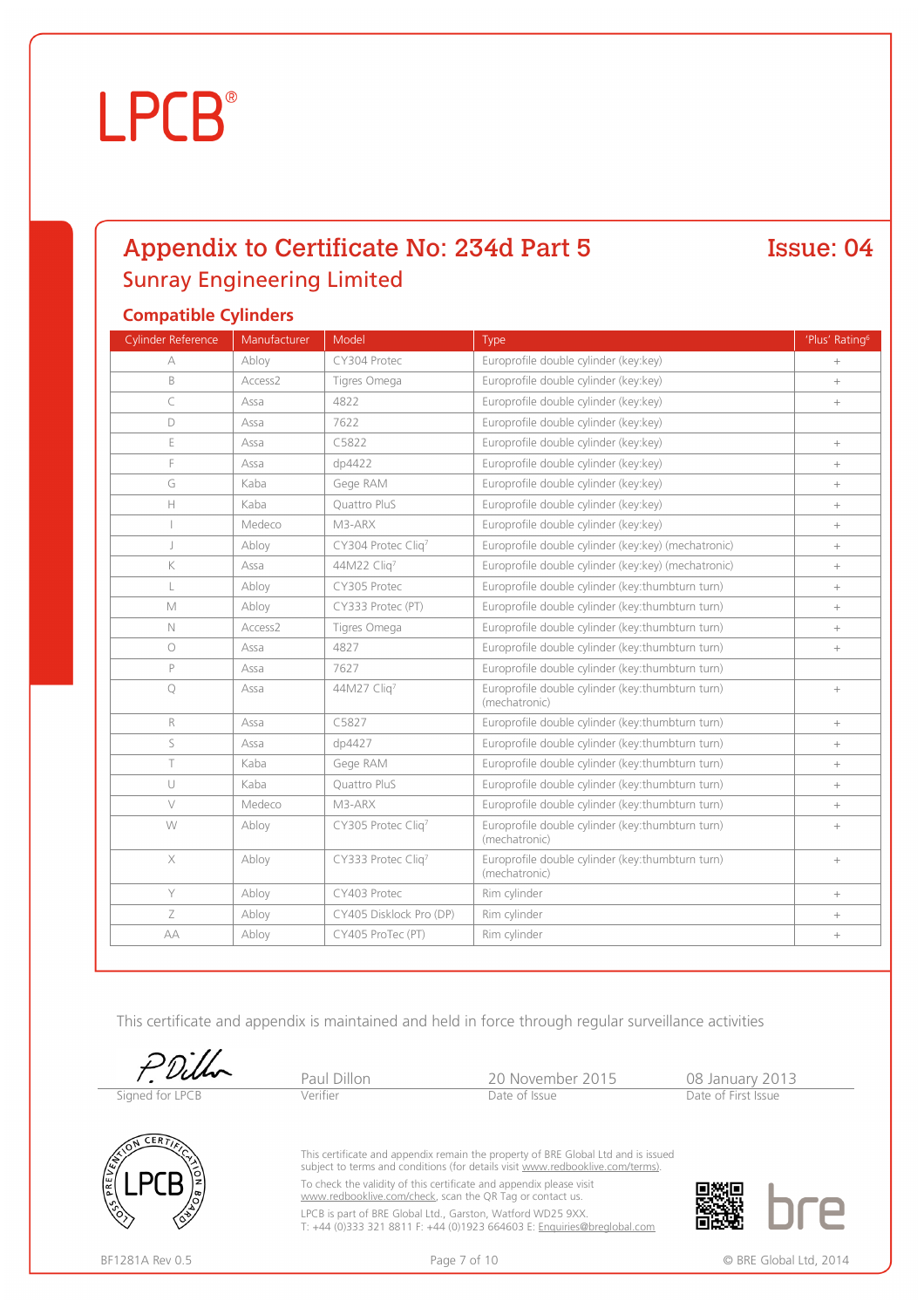### Appendix to Certificate No: 234d Part 5 **Sunray Engineering Limited**

Issue: 04

| Cylinder Reference | Manufacturer  | Model              | Type                                     | 'Plus' Rating <sup>6</sup> |
|--------------------|---------------|--------------------|------------------------------------------|----------------------------|
| AB                 | Assa          | 4857               | Rim cylinder                             | $\! +$                     |
| AC                 | Assa          | C5857              | Rim cylinder                             | $\! + \!\!\!\!$            |
| AD                 | <b>Bramah</b> | C <sub>17</sub>    | Rim cylinder                             |                            |
| AE                 | Kaba          | K20                | Rim cylinder                             |                            |
| AF                 | Kaba          | Quattro PluS       | Rim cylinder                             | $\! + \!\!\!\!$            |
| AG                 | Medico        | M3ARX              | Rim cylinder                             | $\! +$                     |
| AH                 | Abloy         | CY403 Protec Cliq7 | Rim cylinder (mechatronic)               | $^+$                       |
| $\mathsf{A}$       | Abloy         | CY201 Protec (PT)  | Scandinavian Oval cylinder               | $\! + \!\!\!\!$            |
| $\Delta$           | Abloy         | CY201 Protec Clia7 | Scandinavian Oval cylinder (mechatronic) | $\qquad \qquad +$          |
| AK                 | Access2       | Tigres Omega       | Scandinavian Oval cylinder               | $+$                        |
| AL                 | Assa          | 4801               | Scandinavian Oval cylinder               | $\! +$                     |
| АM                 | Assa          | 7601               | Scandinavian Oval cylinder               |                            |
| AN                 | Assa          | C5801              | Scandinavian Oval cylinder               | $\! +$                     |
| AO                 | Assa          | dp4401             | Scandinavian Oval cylinder               | $\! +$                     |
| AP                 | Kaba          | K20                | Scandinavian Oval cylinder               |                            |
| AQ                 | Kaba          | Quattro PluS       | Scandinavian Oval cylinder               | $\! + \!\!\!\!$            |
| AR                 | Medeco        | M3-ARX             | Scandinavian Oval cylinder               | $^+$                       |
| AS                 | Assa          | dp4401 Cliq7       | Scandinavian Oval cylinder (mechatronic) | $\! +$                     |
| AT                 | Locken        | CL-PL2WR7          | Scandinavian Oval cylinder (mechatronic) | $\! +$                     |
| AU                 | Abloy         | Protec CY303       | Europrofile single cylinder              | $\! +$                     |
| AV                 | Abloy         | Protec Cliq CY3037 | Europrofile single cylinder              | $+$                        |
| AW                 | Access2       | Tigris Omega       | Europrofile single cylinder              | $\! + \!\!\!\!$            |
| АX                 | Access2       | <b>Tigris Plus</b> | Europrofile single cylinder              |                            |
| AY                 | Access2       | Tigris Premier Two | Europrofile single cylinder              | $\! +$                     |
| AZ                 | ASSA          | 4423               | Europrofile single cylinder              | $\! +$                     |
| BA                 | ASSA          | 44M23 Clig7        | Europrofile single cylinder              | $\! + \!\!\!\!$            |
| <b>BB</b>          | ASSA          | 4823               | Europrofile single cylinder              |                            |
| BC                 | ASSA          | C5823              | Europrofile single cylinder              | $^+$                       |
| <b>BD</b>          | ASSA          | 7623               | Europrofile single cylinder              |                            |
| BE                 | Kaba          | Gege RAM           | Europrofile single cylinder              | $\! +$                     |

This certificate and appendix is maintained and held in force through regular surveillance activities

Paul Dillon 20 November 2015 08 January 2013<br>
Verifier Christian Date of Issue Date of First Issue Signed for LPCB Verifier Verifier Date of Issue Date of Issue Date of First Issue



This certificate and appendix remain the property of BRE Global Ltd and is issued subject to terms and conditions (for details visit [www.redbooklive.com/terms\)](http://www.redbooklive.com/terms)). To check the validity of this certificate and appendix please visit [www.redbooklive.com/check,](http://www.redbooklive.com/check) scan the QR Tag or contact us.

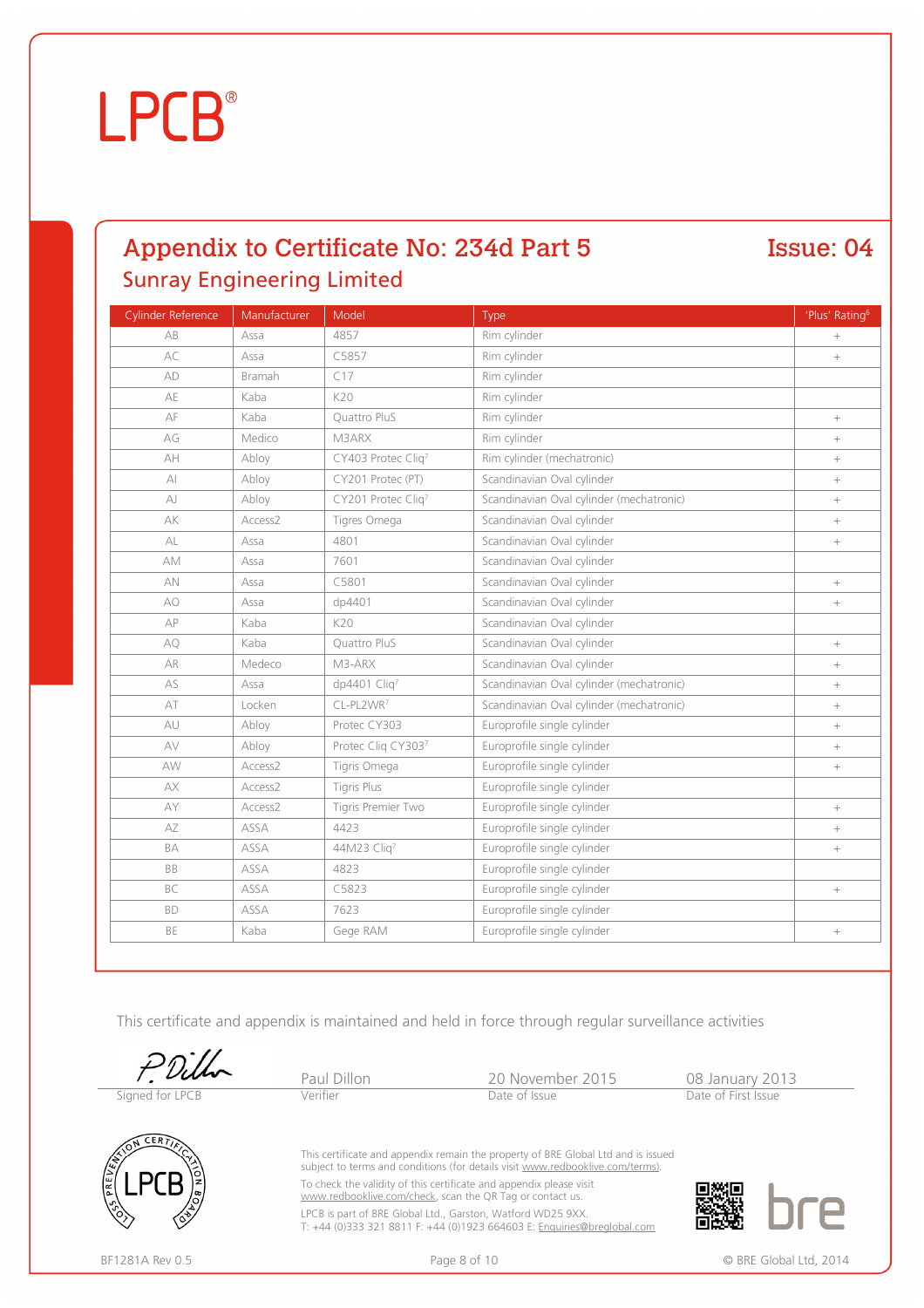## Appendix to Certificate No: 234d Part 5 **Sunray Engineering Limited**

### Issue: 04

| Cylinder Reference | Manufacturer | Model        | Type                        | 'Plus' Rating <sup>6</sup> |
|--------------------|--------------|--------------|-----------------------------|----------------------------|
| <b>BF</b>          | Kaba         | Gege pExtra  | Europrofile single cylinder |                            |
| BG                 | Kaba         | Ouattro PluS | Europrofile single cylinder |                            |
| BH                 | Medeco       | M3-ARX       | Europrofile single cylinder |                            |

#### **Accessories approved on ExcluDoor 5 doorsets**

| Accessory                                                                                                                                                      | Description                                                                                                                                                                                                                                                                                                         | <b>Compatible Locking Systems</b>                                                   |                                                                                     |                                                                                     |  |  |
|----------------------------------------------------------------------------------------------------------------------------------------------------------------|---------------------------------------------------------------------------------------------------------------------------------------------------------------------------------------------------------------------------------------------------------------------------------------------------------------------|-------------------------------------------------------------------------------------|-------------------------------------------------------------------------------------|-------------------------------------------------------------------------------------|--|--|
|                                                                                                                                                                |                                                                                                                                                                                                                                                                                                                     | Threshold                                                                           |                                                                                     |                                                                                     |  |  |
|                                                                                                                                                                |                                                                                                                                                                                                                                                                                                                     | <b>Full Frame</b>                                                                   | Low Level with Stop                                                                 | Low Level                                                                           |  |  |
| ExcluGlass 5 vision panel                                                                                                                                      | 200 mm wide by 300 mm high (visible<br>area) vision panel located in the top<br>half of the leaf either at the centreline<br>of the leaf or between the centre of<br>the leaf and leading edge <sup>8</sup>                                                                                                         | 1 to 48                                                                             | 1 to 48                                                                             | 1 to 28, 32 to 48                                                                   |  |  |
| ExcluVent 5 louvre panel<br>located in the top half of<br>the leaf <sup>2</sup>                                                                                | 400 mm wide by 400 mm high (vent<br>area) louvre vent located in the top<br>half of the leaf <sup>8</sup>                                                                                                                                                                                                           | 1, 2, 5, 8, 14, 15, 19,<br>21, 23, 24, 26, 28, 30,<br>31, 33, 35, 37, 38, 40,<br>42 | 1, 2, 5, 8, 14, 15, 19,<br>21, 23, 24, 26, 28, 30,<br>31, 33, 35, 37, 38, 40,<br>42 | 1, 2, 5, 8, 14, 15, 19,<br>21, 23, 24, 26, 28, 33,<br>35, 37, 38, 40, 42            |  |  |
| ExcluVent 5 louvre panel<br>located in the bottom<br>half of the leaf <sup>2</sup>                                                                             | 400 mm wide by 400 mm high (vent<br>area) louvre vent located in the top<br>half of the leaf <sup>8</sup>                                                                                                                                                                                                           | 1, 2, 5, 8, 14, 15, 19,<br>21, 23, 24, 26, 28, 30,<br>31, 33, 35, 37, 38, 40,<br>42 | 1, 2, 5, 8, 14, 15, 19,<br>21, 23, 24, 26, 28, 30,<br>31, 33, 35, 37, 38, 40,<br>42 | 1, 2, 5, 8, 14, 15, 19,<br>21, 23, 24, 26, 28, 30,<br>31, 33, 35, 37, 38, 40,<br>42 |  |  |
| ExcluVent 5 louvre panels<br>located in the top and<br>bottom halves of the<br>$A^2$                                                                           | 400 mm wide by 400 mm high (vent<br>area) louvre vent located in the top<br>and bottom halves of the leaf <sup>8</sup>                                                                                                                                                                                              | 1, 2, 5, 8, 14, 15, 19,<br>21, 23, 24, 26, 28, 33,<br>35, 37, 38, 40, 42            | 1, 2, 5, 8, 14, 15, 19,<br>21, 23, 24, 26, 28, 33,<br>35, 37, 38, 40, 42            | 1, 2, 5, 8, 14, 15, 19,<br>21, 23, 24, 26, 28, 33,<br>35, 37, 38, 40, 42            |  |  |
| ExcluGlass 5 vision panel<br>located in the top half of<br>the leaf with ExcluVent 5<br>louvre panel located in<br>the bottom half of the<br>leaf <sup>2</sup> | 200 mm wide by 300 mm high (visible<br>area) vision panel located in the top<br>half of the leaf either at the centreline<br>of the leaf or between the centre of<br>the leaf and leading edge, and 400<br>mm wide by 400 mm high (vent area)<br>louvre vent located in the bottom half<br>of the leaf <sup>8</sup> | 1, 2, 5, 8, 14, 15, 19,<br>21, 23, 24, 26, 28, 33,<br>35, 37, 38, 40, 42            | 1, 2, 5, 8, 14, 15, 19,<br>21, 23, 24, 26, 28, 33,<br>35, 37, 38, 40, 42            | 1, 2, 5, 8, 14, 15, 19,<br>21, 23, 24, 26, 28, 33,<br>35, 37, 38, 40, 42            |  |  |
| Door viewer                                                                                                                                                    | Door viewer located in the top half of<br>the leaf                                                                                                                                                                                                                                                                  | 1 to 48                                                                             | 1 to 48                                                                             | 1 to 28, 32 to 48                                                                   |  |  |

This certificate and appendix is maintained and held in force through regular surveillance activities

Signed for LPCB Verifier Verifier Date of Issue Date of Issue Date of First Issue

Paul Dillon 20 November 2015 08 January 2013<br>
Verifier Christian Date of Issue Date of First Issue



This certificate and appendix remain the property of BRE Global Ltd and is issued subject to terms and conditions (for details visit [www.redbooklive.com/terms\)](http://www.redbooklive.com/terms)). To check the validity of this certificate and appendix please visit [www.redbooklive.com/check,](http://www.redbooklive.com/check) scan the QR Tag or contact us.